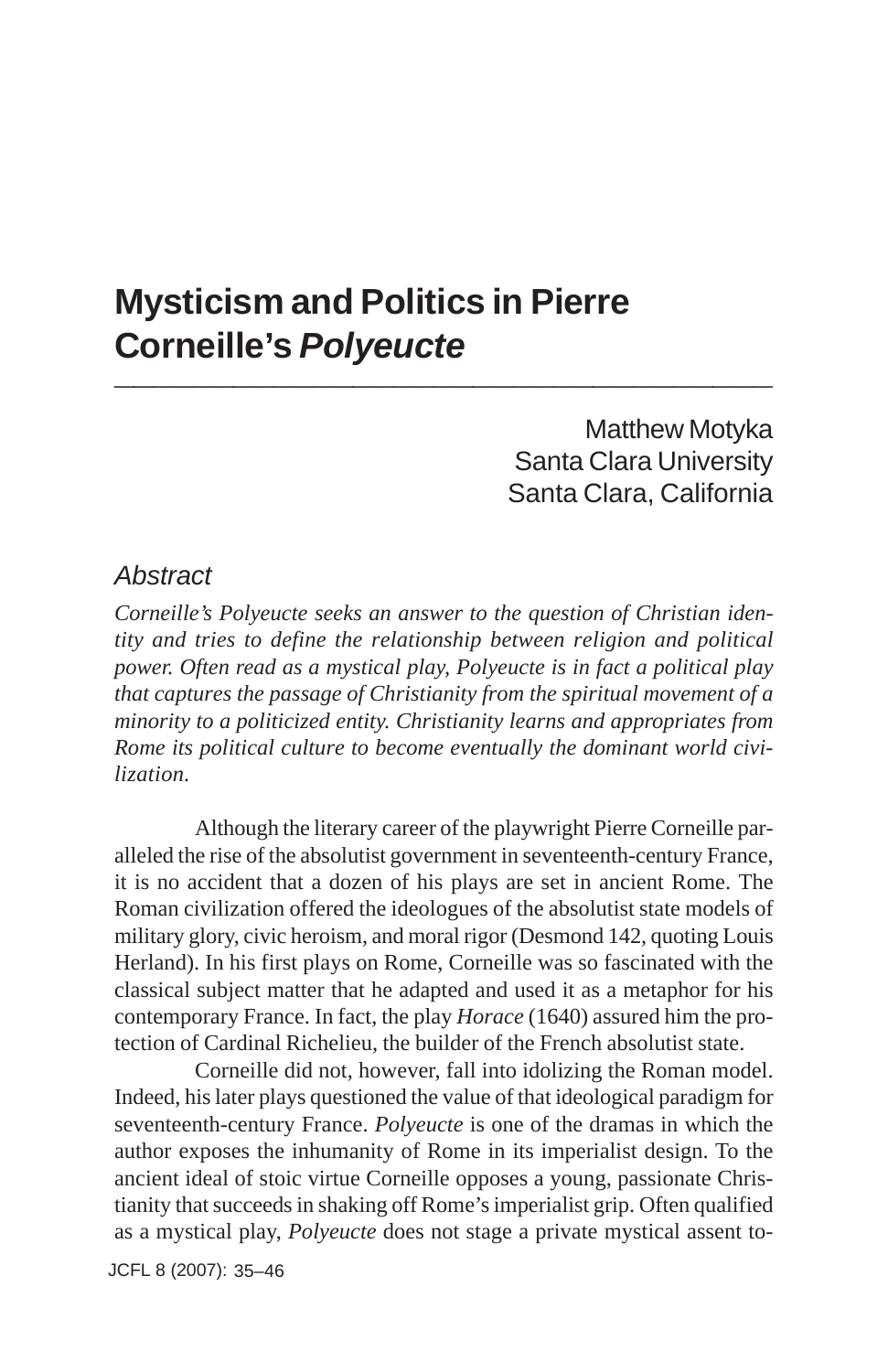ward supernatural reality; rather it reenacts a conquest of the political space that the Christian minority achieves to overcome its marginalization.

As the plot unfolds, *Polyeucte* relates the rise of Christianity in Roman Armenia during the time of Emperor Decius (250 AC). The title character, Polyeucte, is an Armenian nobleman, married to Pauline, the daughter of Roman Governor Félix. Before their union, Pauline was in love with a Roman soldier, Sévère, who is believed to have been killed on the battlefield. Governor Félix did not want Pauline to marry Sévère given his low birth. At the inception of the play Pauline narrates her premonitory dream in which she saw Sévère return to Armenia and kill her husband. In fact, as it happens, Sévère is alive, and wants to see Pauline. He is no longer a simple soldier, but the emperor's favorite, thanks to his great deeds in the battlefield. The news of Pauline's marriage shakes his courage. In the meantime, Polyeucte, a recent convert to Christianity, in an outburst of religious fervor, destroys statues of Roman deities in the temple during a ceremony of sacrifice. He and his friend, Néarque, are seized by Roman guards and imprisoned. Félix wants to save Polyeucte's life, but the zealous Christian chooses to die. He is executed, and his death brings about Pauline's and Félix's conversion to Christianity. Sévère, who witnesses these happenings, expresses admiration for the Christian faith.

*Polyeucte* is not primarily a religious or mystical play, but a political one: it depicts the process of Christian self-determination within an absolutist state. As a disciple of the Jesuits, Corneille allies himself with the philosophical proponents of the active will.<sup>1</sup> According to this position, one must not only contemplate the reality of the world: it is necessary to discern the will of God by contemplative means and apply it to a concrete action. But there is always a possibility that this active will at work might become a rival to civil power's interests. Thus, Corneille's Christians have a strong need to show who they are in order to affirm their religious identity, and thereby assert their independence from civil authority. Moreover, through intransigence leading to martyrdom, Christianity insures its position within the body politic.

Because it is often seen as a Christian play, *Polyeucte* has provoked considerable controversy among commentators. Some prominent intellectuals of the twentieth century, such as Paul Claudel and Simone Weil, from whom one would have expected a favorable opinion on a play dealing with a Christian theme, strongly criticized *Polyeucte* for its deformed representation of Christian dogma. In his *Journal,* Claudel expresses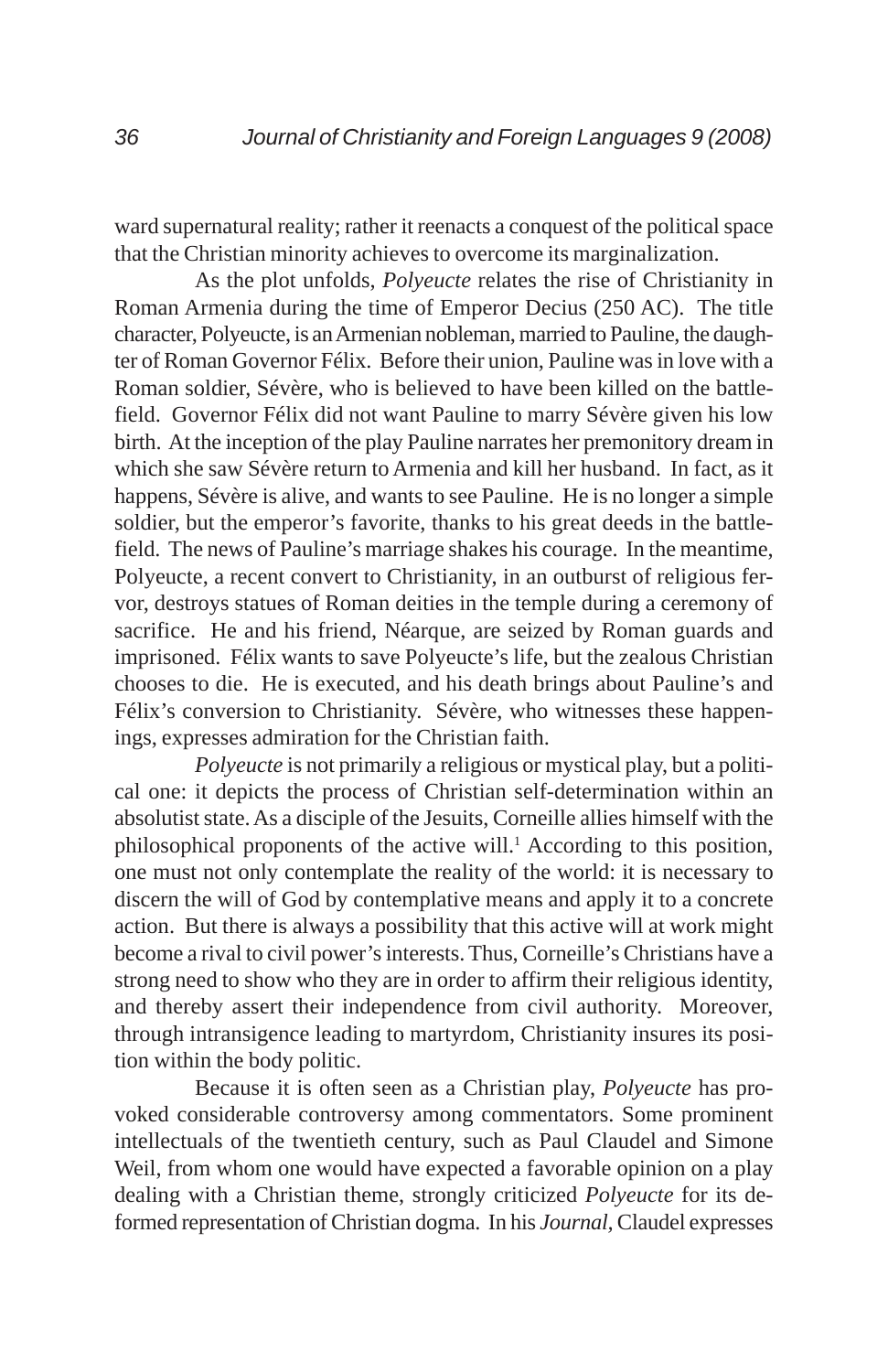the following judgment on Corneille's play: "On voit une espèce d'énergumène qui se rue au baptême, puis à des actes ostentatoires que l'Eglise a toujours condamnés" (294) [We see a kind of nutcase who rushes to baptism, and then to ostentatious acts that the Church has always condemned]. Simone Weil was also very critical of the ways in which Corneille conceived early Christianity. In *The Need for Roots* she writes:

> Corneille himself is an excellent example of the sort of asphyxia which seizes Christian morality when it comes to contact with the Roman Spirit. His *Polyeucte* would seem to us comical if habit had not blinded us. Polyeucte, according to his version, is a man who suddenly realizes that there is a far more glorious kingdom to conquer than any of a terrestrial kind, and that a particular technique exists for doing so. He immediately feels obliged to set out on this conquest, without giving a thought to anything else, and in the same frame of mind as when he used formerly to wage war in the service of the Emperor. (136)

What is striking in the criticisms of these two advocates of mystical inspiration is the conquering and alienating aspect of *Polyeucte*'s religiosity. For Claudel and Weil, a deep theological reflection seems to be absent from the play. The title character displays an epic unspiritual enthusiasm for his deeds. Thus, to a great degree, *Polyeucte* is a variant on *Horace,* an earlier play by Corneille whose protagonist exemplifies a complete surrender to the state's interests. In *Polyeucte'*s Christian hero one finds the very same blind service to a cause with little consideration for socio-political decorum. Claudel and Weil disregard, however, the importance of the political dimension for Christianity that for Corneille is of crucial importance.

On the other hand, the prominent Corneille scholar Serge Doubrovsky fixates solely on the political content in Corneille's work and offers a rather reductive reading of *Polyeucte*. For Doubrovsky, the Christian setting is a mere reflection of the historical context of the time during which Corneille wrote. In his study of Corneille's dramaturgy, he claims that *Polyeucte* is not a Christian play because "le projet héroïque est, par nature, antichrétien" (225) [the heroic project is anti-Christian by nature]. I argue that this is not necessarily true. In fact, *Polyeucte* is a play about Christian heroism. Heroic Christianity might not be attractive to Doubrovsky's twentieth-century sensibility, impregnated as it is with the ideology of French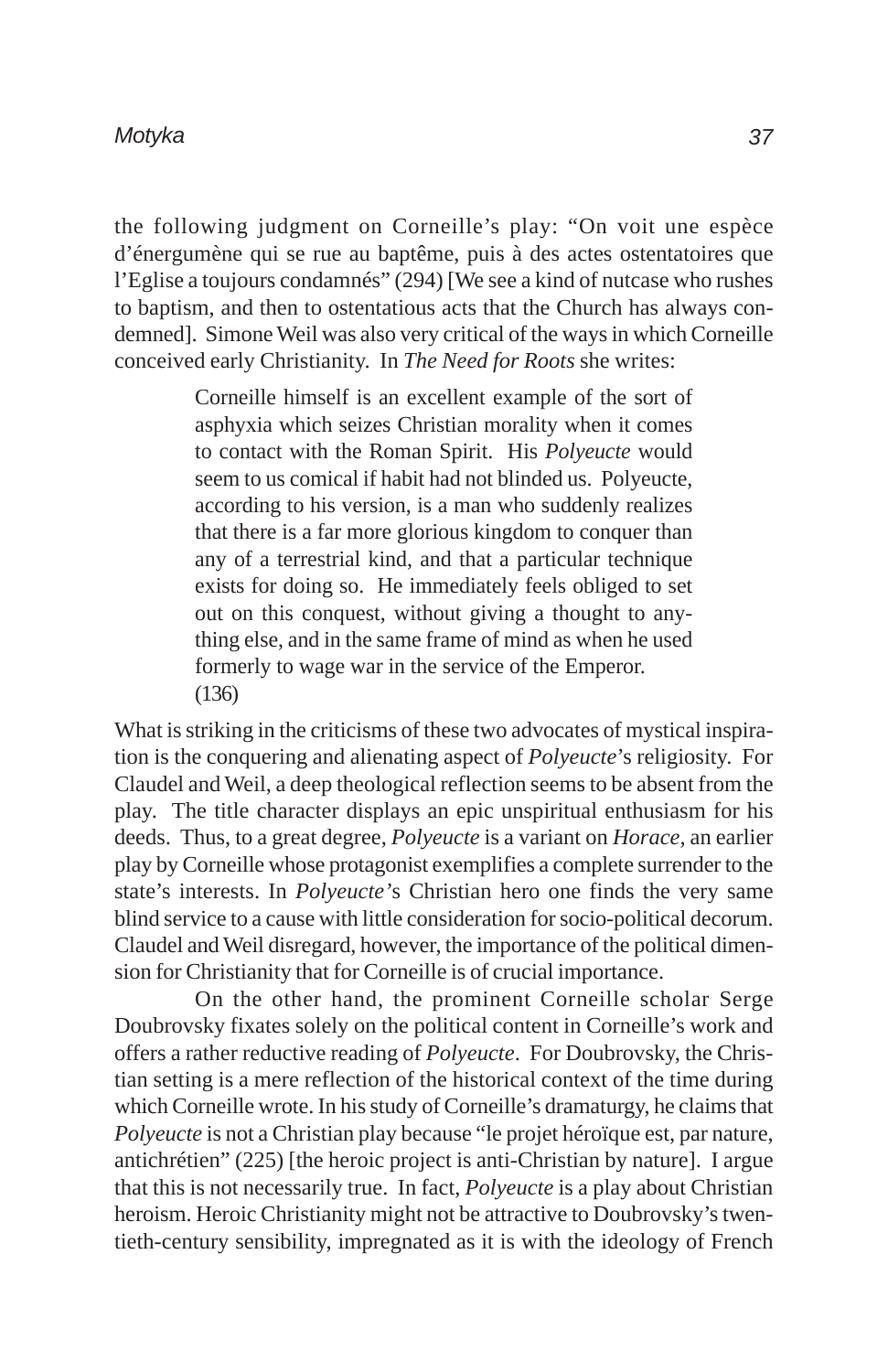"laïcité," but a militant wing has always been present within Christianity regardless of its particular denomination and assured its survival in face of political repression and persecutions.2 Corneille shows how Christianity in contact with Roman culture adapts some of the latter's military techniques in order to insure its survival. He is struggling to reconcile a new ideological context with an old form. My reading of *Polyeucte* approximates that of Michel Beaujour, who has explained the necessity of violence in the play as a part of the providential design to which Corneille subscribed (448). For Beaujour, the revolutionary acts of Corneille's Christians convey an eschatological perspective in which Christian rebellion leads ultimately to the advent of a "monarchie de droit divin," that is a monarchy invested by God's grace. While I believe that grace is omnipresent in the process of Christian liberation in the play (for example, grace sustains the Christians' struggle for their rights), it does not sanctify the establishment of the absolutist monarchy, as Beaujour has it. Corneille—an astute connoisseur of the French political scene—portrays the bourgeoning of a political compromise (which in Corneille's language is sometimes rendered by the term "accommodement").<sup>3</sup> As a consequence, conversion of the opportunist governor Félix is less a sanctifying miracle than a calculated political maneuver in face of the empowered Christian faction.

Thus *Polyeucte,* an essentially political play, epitomizes a blending of Christian humility with Roman conquering virtue which Christianity needs in order to gain legitimacy within the political arena. In this confrontation between the state's interests and the rebellious forces within it, the state loses; it is no longer capable of containing rebellion within the sphere of its political sovereignty. Christian martyrdom and epic heroism are artfully blurred at the conclusion of the play; courage countervails humility and sets a model of behavior for the future. The conversion of the opportunist Roman governor and his daughter to Christianity announces the rise of a new political entity: the Christian state.

When referring to heroism Corneille employs in his plays the term *générosité.* This concept derives from the Roman virtue of *pietas,* which, during Cardinal Richelieu's government in the early seventeenth century, was the ideological foundation of French absolutism. The virtue of *générosité* implied a complete surrender of one's aspirations to the common good represented by the state. However, after Richelieu's death, Rome's preeminence as a universalist cultural paradigm for France appears to have been no longer acceptable; it began to be seriously questioned by the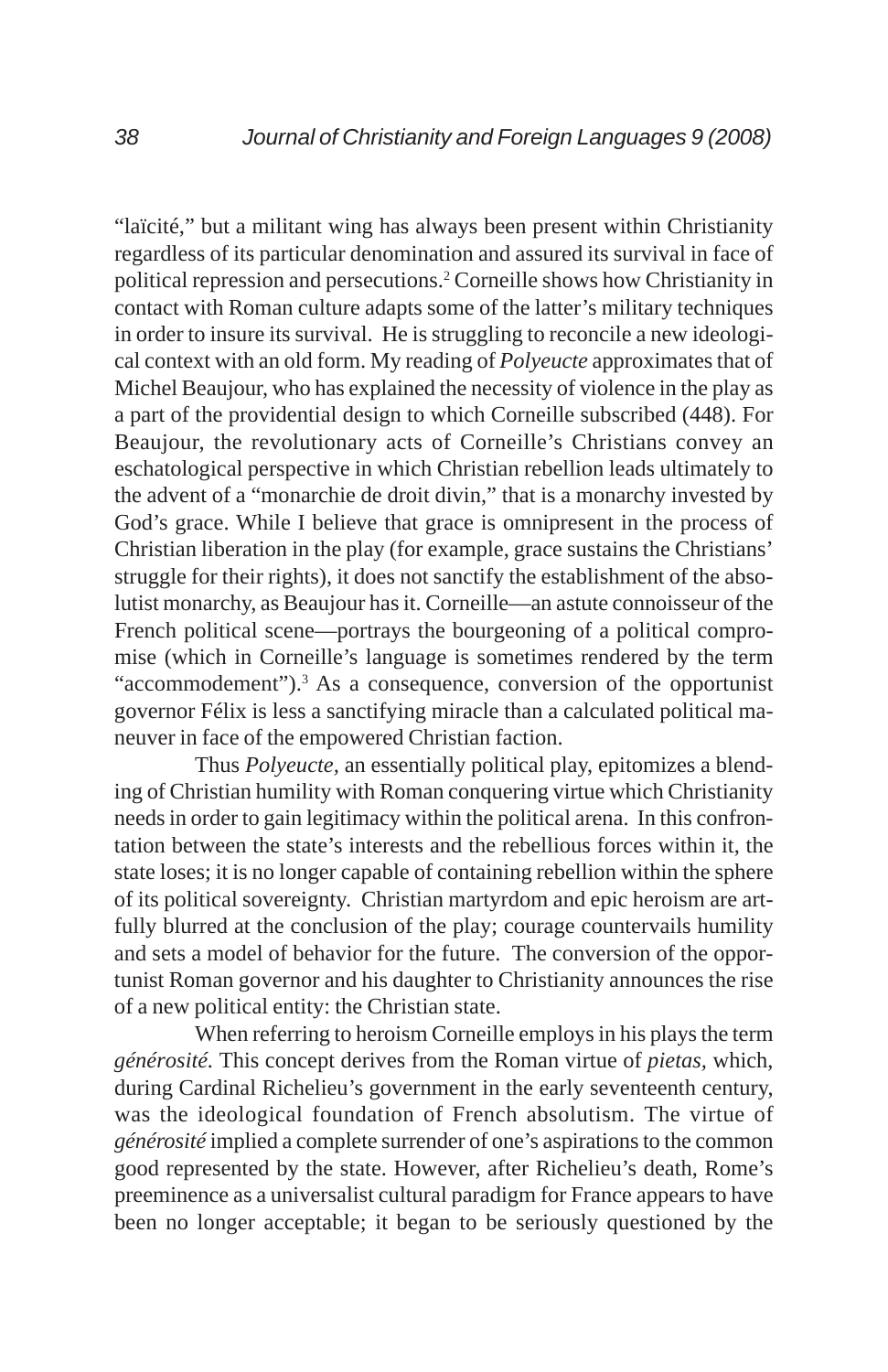intellectual elite of the country.

 As the Corneille scholar Simone Dosmond (151) has remarked (quoting Robert Brasillach), after Richelieu's death Corneille's interests shifted to the representation of the rise of Christianity and nationalism, two currents that challenged the Roman state's imperialist manifest destiny. In the post-Richelieu plays, *générosité*, the virtue at the heart of absolutism, turns against the institution of the state, its own sponsor: it begins to give way to a passionate struggle against certain exclusionary tactics, against ways of effacing the presence of social and religious diversity. In the "Examen" of *Nicomède*, one of the post-Richelieu plays that stage rebellion against Rome's policy in the conquered territories (in this particular case, in Bythinia), Corneille underscores the fact that virtue is not reserved to native Roman citizens. "[La grandeur du courage] ne veut point d'autre appui que celui de sa vertu, et de l'amour qu'elle imprime dans les coeurs de *tous les peoples"* [The grandeur of courage does not want any other support than that of its own virtue and of the love that it imprints in the hearts of all peoples] (in Stegmann 520; emphasis mine). Yet virtue alone appears not to be enough for the opponents to the Roman domination; they strive for more than for virtue in itself. The attitude of those who oppose Rome's assimilating campaign becomes "grandeur du courage," which combines "vertu" and "amour." As the etymology of the word indicates, "courage" derives from "coeur," meaning "heart." This passionate transformation of *générosité* is found among the rebels of the province of Bythinia whose Roman-like virtue becomes infused with love of country. Under pressure from the rebellious forces within the body politic led by Nicomède, the son of the local king, Rome will have to redefine its policy toward those who refuse to surrender their particular interests to the demands of the state.

We find an analogous situation in *Polyeucte* where the state is no longer able to impose its absolute will; it has to negotiate with the rebels. *Polyeucte* portrays Christianity as an unbridled passion whose power countervails dedication to the priorities of state. The play enacts a rejection of Roman political and cultural assimilation in the colonized provinces. Christianity, a spiritual movement, displaces the purely political entity of the Roman state by borrowing its structures and infusing them with a zeal that the Roman spirit was lacking. In fact, Polyeucte's *générosité,* enflamed by a fresh Christian zeal, transcends allegiance to the state and renders homage to a new authority—the Christian God and his community of worshipers.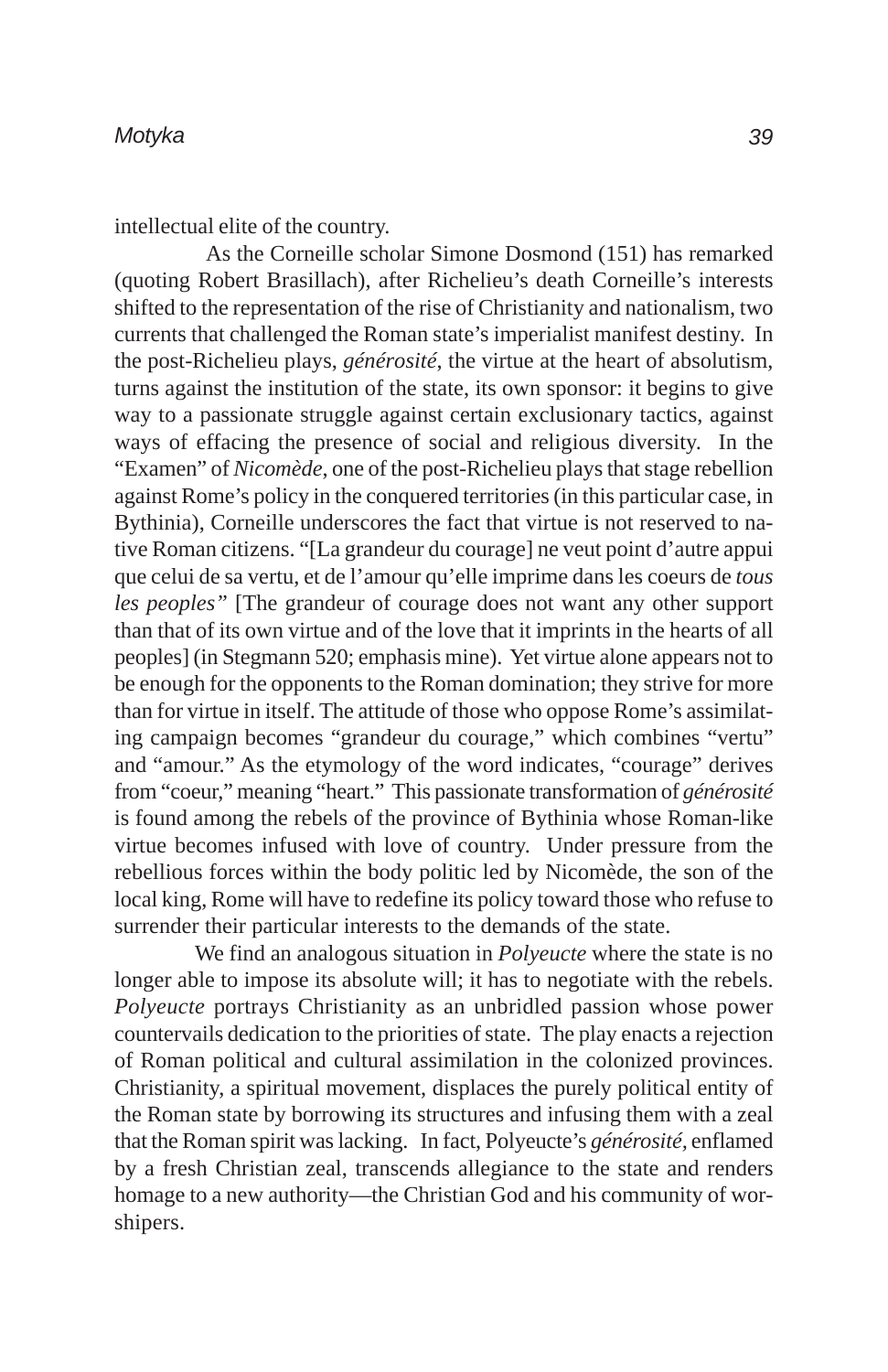The rise of Corneille's protagonists above their ethnic and religious minority status elevates them into a powerful political faction within the body politic. How does the plot illustrate this process? In the search for his new Christian identity, the character of Polyeucte is defined by the dialectic of two figures: conquering hero and humble martyr. At the beginning of the play, Polyeucte expresses apprehension caused by his wife's dream in which she saw her former beloved Sévère return and kill her husband. Néarque, Polyeucte's friend who helped the protagonist to convert, reminds Polyeucte that he is as much a soldier as a Christian and therefore there should be no room for such fear in him: "Et ce coeur tant de fois dans la guerre éprouvé / S'alarme d'un péril qu'une femme a rêvé!" (I. 1. 3-4) [And this heart of yours so often proved in battle is halted by a woman's dreams!<sup>4</sup>]. Néarque reprimands Polyeucte by saying that he is a war hero for whom meekness of heart is inappropriate. The advice of the Christian Néarque shows the predominantly martial character of his faith. When in the next tirade he explains to Polyeucte the mystery of divine grace, his description of the working of grace evokes the urgent language of the battlefield circumstances. Such a view of grace indicates the assimilation of Roman stoic virtue by the Christian character. However, this foundation of Roman virtue grants the Christians the power they need to resist attacks from the repressive forces of the state. To be experienced and embraced, grace requires the same readiness and discipline as does military virtue. A delay in responding to it gives advantage to the enemy: "Après certains moments que perdent nos longueurs, / elle [la grâce] quitte ces traits qui pénètrent les coeurs, / [...] Tombe plus rarement ou n'opère plus rien." (I. 1. 31-32; 36) [After a span, our fumbling may let slip / Grace's shafts that touch men's hearts may lose their grip /…. So that the holy zeal…loses these traits that affect our hearts, more rarely falls, or no more has effect].

The persuasive power of Néarque's words has an immediate effect on Polyeucte. When, after Sévère's arrival in Armenia, the Romans conduct a religious ceremony, Polyeucte sees in this occasion an instance of divine grace that will allow him to confirm his fresh Christianity. He decides to disrupt the ceremony and destroy the Roman gods: "Allons mon cher Néarque, allons *aux yeux des hommes* / Braver l'idôlatrie, et *montrer qui nous sommes*" (II. 6. 645-6; emphasis mine) [Come, my dear Néarque, come in all men's sight/ Brave idolatry and show who we are]. Polyeucte's profession of faith takes the form of an epic war cry. His attitude shows a great deal of the ostentation of which Paul Claudel was so critical. But the reason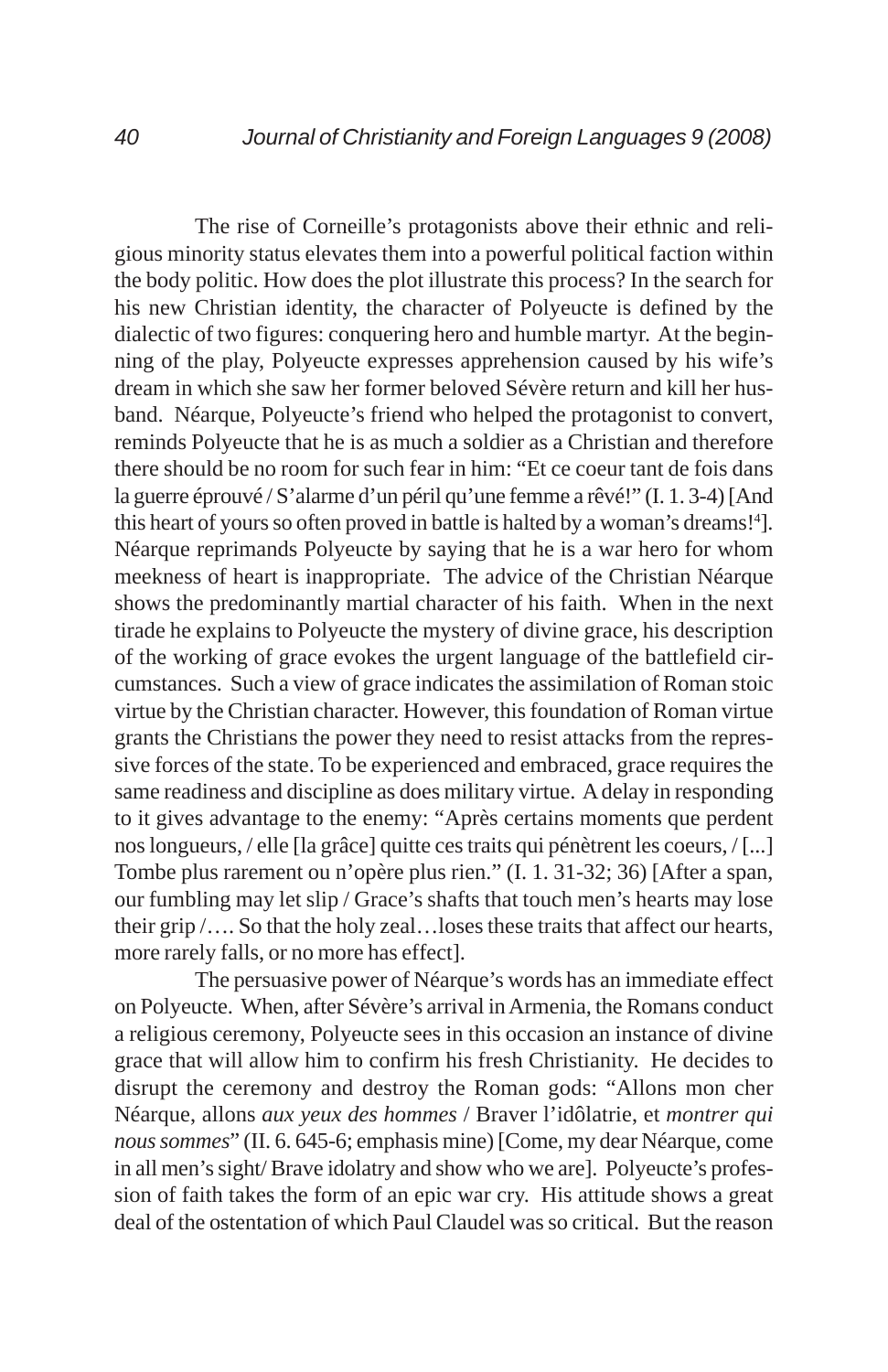#### *Motyka*

for this ostentation lies in the ambiguity of Polyeucte's feelings about Christianity itself. On the one hand, Polyeucte appears to accept that he is a Christian and that this implies a private relationship with the deity. On the other hand, his virtue rooted in the Roman heroic tradition, privileging the public sphere, makes it impossible for him to remain "private." The purpose of his clamorous "montrer qui nous sommes," therefore, is to thrust Christianity into the political life of the community. By his acts stimulated by Roman virtue, Polyeucte contributes to the transformation of a spiritual movement into a political force that is only partially concerned with theology. Thus we observe the rise of an awareness on Polyeucte's part that an unconditional submissive attitude will not be enough to gain political significance. Christians must display force in order to countervail the annihilating power of the state.

Louis Marin has shown the importance of the representation of force in early modern literature  $(19-21)$ .<sup>5</sup> Power creates the possibility of exercising action over someone or something. It does not necessarily signify action since its function is often limited to a representation of the potentiality of force. *Polyeucte* stages a manifestation of this power and its eventual outbreak directed against the authority of the state. The ascendancy of the Christian minority leads to an uprising illustrating the natural tendency of force to evolve into absolutism. Marin's analysis of the ineluctable evolution toward absolutism also sheds light on Christian martyrdom's evolution into civic heroism in the play. Polyeucte's exhortation to destroy the deities in the temple results in a surprising self-identification. While willing to detach himself from the Roman tradition of *générosité*, Polyeucte reconnects with a heroism that stresses the importance of the rhetorical dimension of heroic deeds. Violence triggered by the hero himself awards him the status of a martyr. Thus, rhetorically, heroism and martyrdom appear to be the two poles of a chiasmus: a heroic act can be represented as an act of martyrdom, and vice versa.<sup>6</sup> However, Polyeucte displays ambiguity in his behavior. The ostentatious nature of his acts contrasts with the humility that one would expect from a martyr, and yet the reality of the political situation requires him to act violently. His faith is no longer private: his acts speak for the entire Christian community of Armenia.

To reach both sainthood on the theological plane and heroism on the political level, Polyeucte must blend vulnerability and superhuman strength. He attains sainthood through an empowerment acquired through Néarque's influence and his own knowledge of Roman virtue. Before the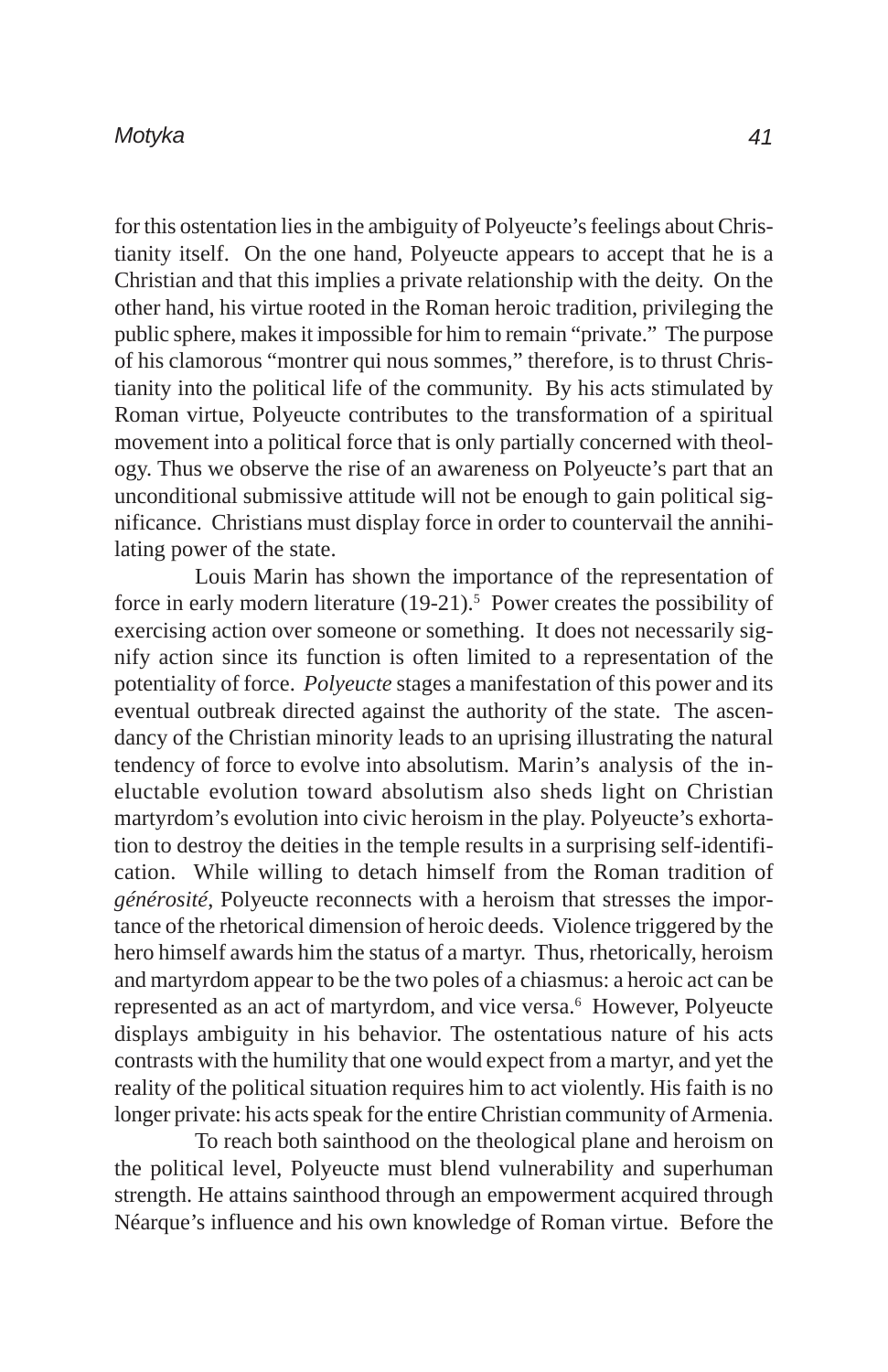desecration of the temple, Polyeucte's zeal reaches a point where it surpasses his teacher Néarque's heroic self. In a sense, Polyeucte's zeal represents the *générosité* that characterizes Horace in fighting for Rome's cause. At the beginning, Néarque had to help Polyeucte overcome doubts inspired by Pauline's dream. Now, Néarque is obligated to temper his friend's eagerness: "Ce zèle est trop ardent, souffrez qu'il se modère" (II. 6. 653) [Your zeal is too rash, temper it a little]. As the scene between the two friends unfolds, Polyeucte's heroic enthusiasm takes possession of Néarque as well. Néarque repents for his moment of weakness:

> Vous sortez du baptême, et ce qui vous anime, C'est sa grâce qu'en vous n'affaiblit aucun crime. Comme encore tout entière, elle agit pleinement, Et tout semble possible à son feu véhément, Mais cette même grâce, en moi diminuée, Et par mille péchés sans cesse exténuée, Agit aux grands effets avec tant de langueur Que tout semble impossible à son peu de vigueur. Cette indigne mollesse et ses lâches défenses Sont des punitions qu'attirent mes offenses. Mais Dieu, dont on ne doit jamais se défier, Me donne votre exemple pour me fortifier. (II. 6. 693-704)

[You've just been baptized; what is spurring you Is Heaven's grace, no sin has compromised; Still in full spate it sweeps restraints away, And all seems possible to its high flood; But this same grace, diminished in my soul And ever weakened by a thousand sins, Is so enfeebled in its efficacy That everything appears beyond its strength. This craven sloth, these cowardly prohibitions Are punishments my sins have brought on me; But God, on whom we ever should rely, Gives me your example to strengthen me.]

The grace received in baptism resembles *générosité*. Its working stimulates heroic deeds rather than contemplative composure. It can be identified with force ("Dieu […] me donne votre exemple pour me fortifier") [God… gives me your example to strengthen me].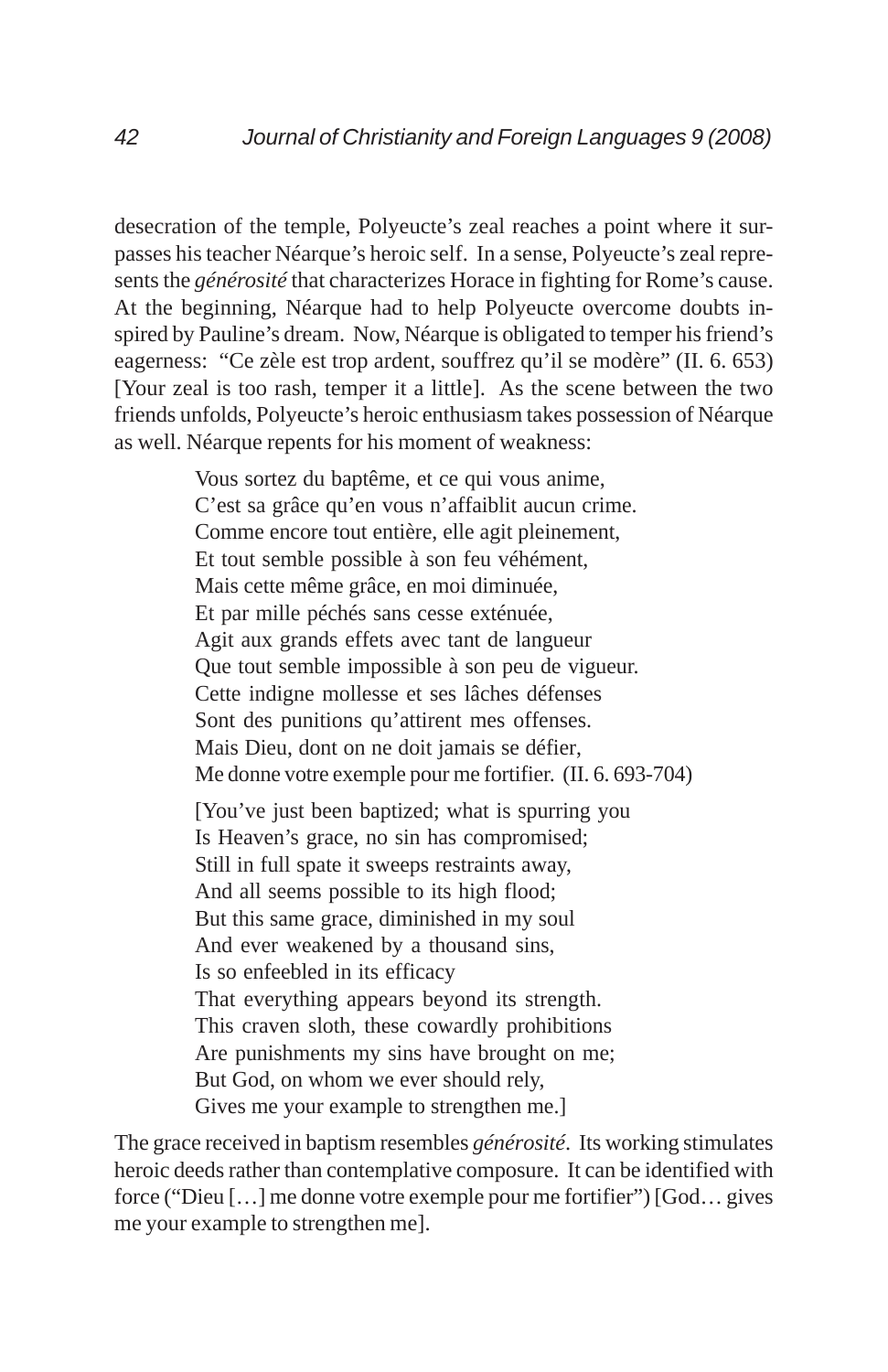In this scene Polyeucte is firm (in a state of grace), and Néarque is hesitant. Nevertheless, through the example of Polyeucte's zeal, Néarque too receives grace and concludes his tirade by exhorting Polyeucte to action: "Allons, cher Polyeucte, allons aux yeux des hommes / Braver l'idôlatrie, et montrer qui nous sommes" (705-6) [Come, my dear Polyeucte, come in all men's sight/ Brave idolatry and show who we are]. We notice that Corneille has Néarque repeat exactly the same words that Polyeucte used at the beginning of the scene. This rhetorical device conveys a possibility of emulative effect that Polyeucte's self-sacrifice will likely have on the Christian community. Thus, the action of grace upon human beings manifests itself by the action of men who promptly respond to their inner desire in order to expand the glory of God, which does not prevent them from maximizing their personal fame. Fame, inspired by grace, has the power of an exemplar that confers a sense of identity and emulation upon the entire Christian faction.

Inspired by Néarque's words, Polyeucte proclaims within the temple the superiority of the Christian faith over Pagan "idolâtrie." In his speech, he contrasts the multiplicity of Pagan deities of wood and stone to one God whose attributes are highly significant: "De la terre et du ciel est l'absolu monarque, / Seul être indépendant, seul maître du destin, / Seul principe éternel, et souveraine fin" (reported by Stratonice to Pauline, III. 2. 842-4) [Both of heaven and earth he is absolute monarch, sole divine Being, Lord of fate and sole eternal principle and sovereign goal]. The God of Polyeucte and Néarque has absolute qualities. The resemblance between the Christian deity and absolute kingship is remarkable. Both royal and divine authorities require total subordination from their subjects. At first glance, it seems that there is no trace of anthropomorphism in the Christian God's attributes. His traits are beyond the human limitations if compared to adulterous and incestuous Jupiter ("L'adultère et l'inceste en étaient les plus doux" [839] [Adultery and incest were the least of his vices]). In fact, however, Polyeucte's God is designed on the model of an absolute monarch. From a theological perspective, this comparison may be questionable. But as a rhetorical device, God as "seul maître du destin" [sole master of fate] has a definite appeal for virtuous individuals. The rhetoric of the divine borrows the language of the heroic to make Christianity comprehensible to a public raised on heroic images. One may debate whether this is a weakness of the religious argument in the play or its strength.

As Jacqueline Lichtenstein has suggested, Corneille's theater "re-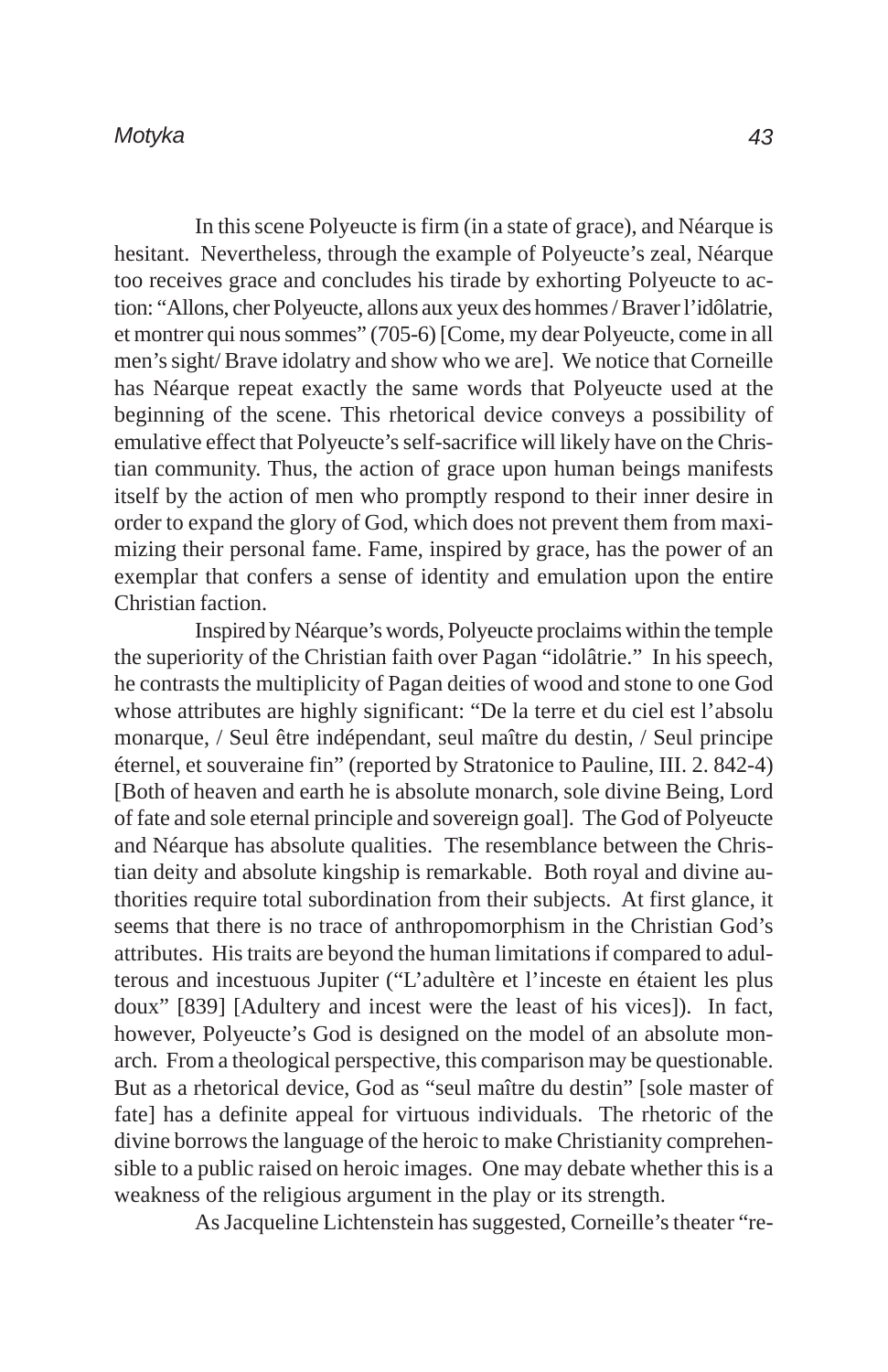flects" or mirrors the absolute monarchy, affirming its values; and, at the same time, it "reflects" upon the state, that is, it offers a theoretical meditation on the nature of power  $(82)$ . <sup>7</sup> Corneille's drama can therefore be seen as an expression of political theory. The playwright takes his subject matter from the life of the court but does not merely copy the observed reality: he transforms it into a lesson in how to act prudently in the political realm. And the court, on the other hand, contemplates the political and philosophical message of the play and learns from it how to govern prudently over the polity. By the same token, Corneille shows how the Roman Empire "presents" early Christianity with ways of expanding and exerting its political will. In this fashion, Polyeucte's ostentatious Christianity "reflects" the political reality of Rome. It emulates the Roman civil power and gives it a theological dimension. As the divine and the profane overlap in the representation of acting in the world, the dramatist's depiction of God's absolute power and the absolute monarchy have many features in common. *Polyeucte*'s Christianity shifts the depository of absolutism from the realm of the state to the domain of religion. In this fashion, the state's ideological tool ("les rois veulent être absolus....") [kings want to be absolute] becomes an ideological instrument for militant Christians. Its theological dimension enables the Christian faction to surpass the transience of the state's absolutism. By showing what a truly "eternal rule" is, Corneille's play challenges the institution of absolutist kingship and, at the same time, affirms it by adopting and adapting its value system.

*Polyeucte* is a voice of its author in favor of a "political" Christianity that has not only a presence in the body politic but actually exercises its civil power ideologically. Corneille shows that if the civil power does not embrace Christian teachings, the conflict becomes a necessity. The state that does not share the Christian ideal will try to marginalize and destroy its proponents. In that case, the only option left to Christians is a struggle that does not preclude military confrontation. In the process, individual sacrifice might rise to the status of an exemplar that will exercise on the community the power of emulation. Corneille seems to be suggesting that the building of the Kingdom of God on earth is a continuous striving toward a compromise, an "accommodement" to the imperfect fallen world that aspires to reach beyond its transient condition. When grace stops operating in polities dulled or silenced by sin, the rhetorically powerful figure of the martyr and hero, such as Polyeucte, can bring renewal to the community.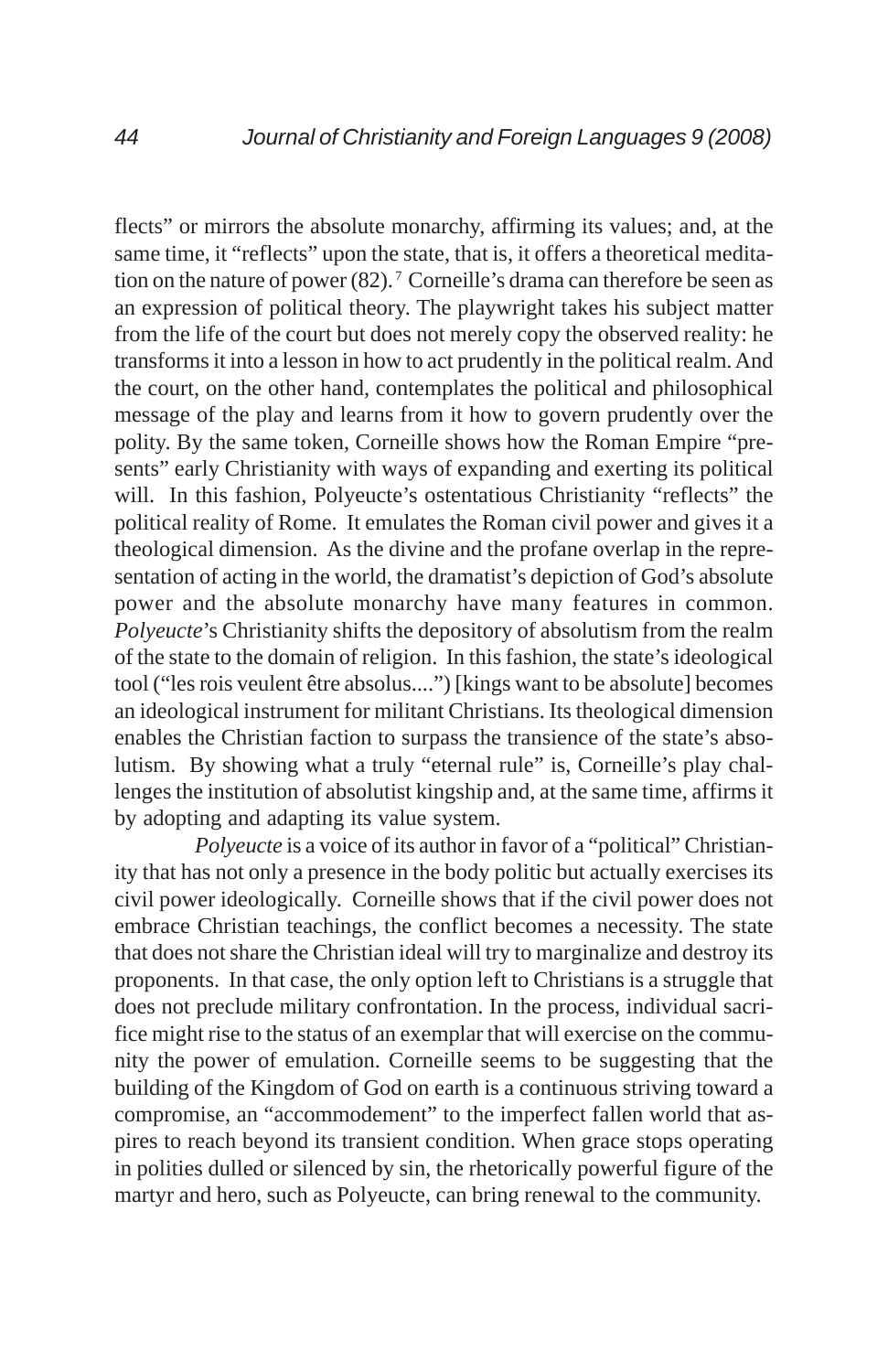# **NOTES**

<sup>1</sup> On Corneille's affiliations with the Jesuit doctrine, see Marc Fumaroli's Chapter II, "Corneille et la Compagnie de Jésus," in *Héros et Orateurs* 64-208.

 $2^{2}$  The history of Europe is filled with examples of Christian non-pacifism: the response to the Muslim threat during the Middle Ages; the Christian encounter with Islam in the Iberian Peninsula; and the colonial expansion of European Christians beyond Europe from the sixteenth century on.

 $3^3$  For example, we find the term "accommodement" used in *Le Cid* in the exchange between l'Infante et Chimène when l'Infante tries to persuade Chimène to compromise, to which Chimène replies "Les accommodements ne font rien en ce point" (II. 3.463).

<sup>4</sup> My translations of *Polyeucte* are adapted from Samuel Solomon's translation in Pierre Corneille, *Seven Plays,* New York: Random House, 1969.

<sup>5</sup> "Une force n'est force que par annihilation et, en ce sens, toute force est, dans son essence même, *absolue*, puisqu'elle n'est telle que d'anéantir toute autre force, que d'être sans extérieur, *incomparable*" (Marin 1981, 20).

 $6$  Timothy Hampton has demonstrated the complexity of the character of Sveno in *Gerusalemme liberata*. He has shown how Sveno, a Danish prince, rises from a glory-seeking, wandering knight to an ideological icon of the Counter Reformation (111-133). Sveno's initial ambiguity is neutralized by his death which grants him the aura of martyrdom.

Louis Marin has also suggested that there is rhetorically a chiasmus-like interdependence between the representation of power and the power of representation (1981, 8-9). Hence one could see in Corneille's play a representation of Christianity in its rise to the status of an institution, yet, at the same time, this representation exercises a powerful influence in determining the view of Christianity in the historical context in which the play was performed.

### **BIBLIOGRAPHY**

- Beaujour, Michel. "'Polyeucte' et la monarchie de droit divin." *The French Review*, 36.5 (1963): 443-49.
- Brasillach, Robert. *Corneille.* Paris: Arthème Fayard, 1961.

Claudel, Paul. *Journal*. Ed. François Varillon and Jacques Petit. Bibliothèque de la Pléïade. Paris: Gallimard, 1968-69.

Corneille, Pierre. *Oeuvres complètes*. Ed. André Stegmann. Paris: Seuil, 1963.